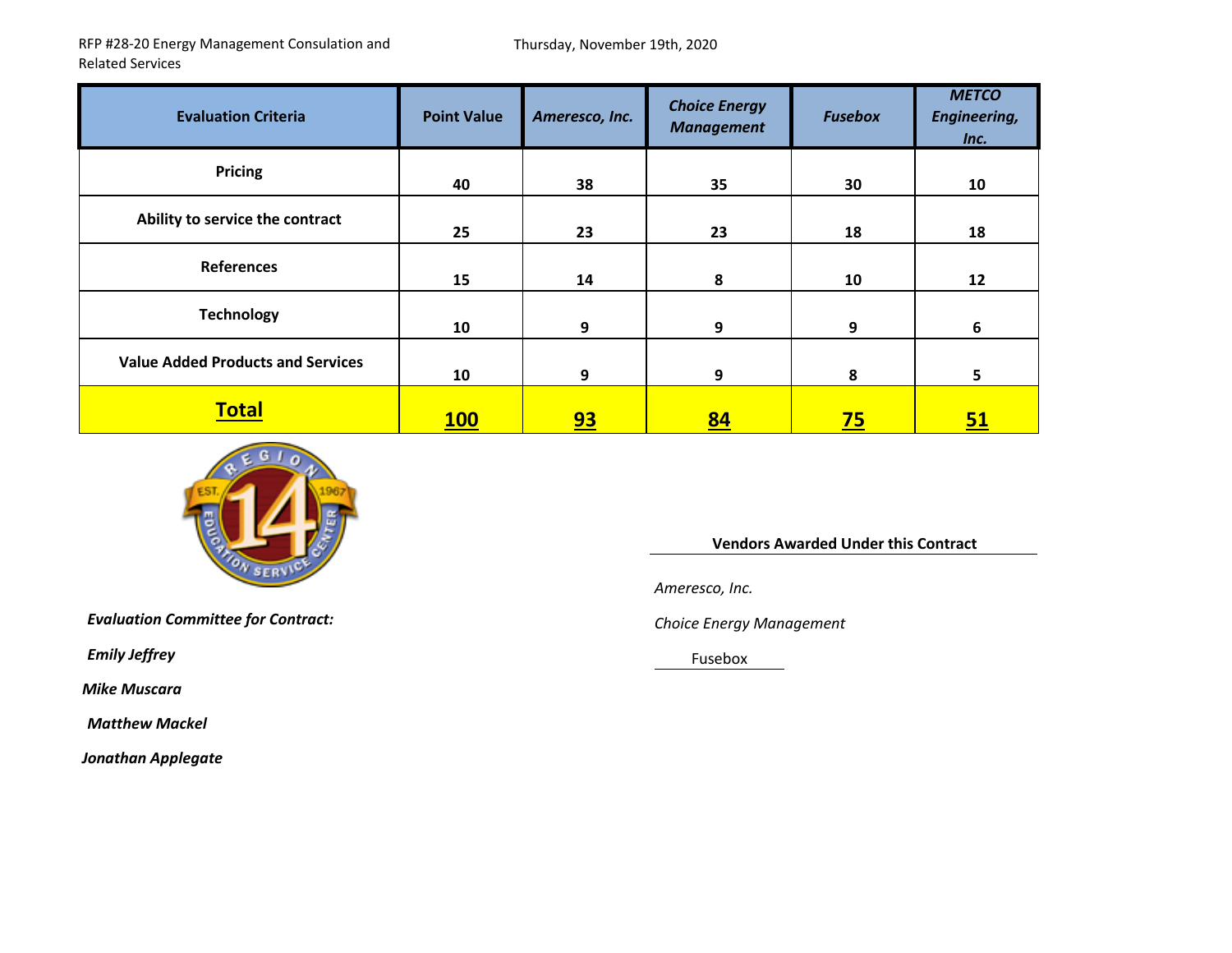RFP #28‐20 Energy Management Consulation and Related Services

| <b>Evaluation Criteria</b>               | <b>Point Value</b> | <b>Water Signal,</b><br><b>LLC</b> |          |          |                  |          |
|------------------------------------------|--------------------|------------------------------------|----------|----------|------------------|----------|
| <b>Pricing</b>                           | 40                 | 10                                 |          |          |                  |          |
| Ability to service the contract          | 25                 | 12                                 |          |          |                  |          |
| <b>References</b>                        | 15                 | 8                                  |          |          |                  |          |
| <b>Technology</b>                        | 10                 | 5                                  |          |          |                  |          |
| <b>Value Added Products and Services</b> | 10                 | 5                                  |          |          |                  |          |
| <b>Total</b>                             | 100                | <u>40</u>                          | <u>0</u> | <u>0</u> | $\boldsymbol{0}$ | <u>0</u> |



*Evaluation Committee for Contract:*

*Emily Jeffrey*

*Mike Muscara*

*Matthew Mackel*

*Jonathan Applegate*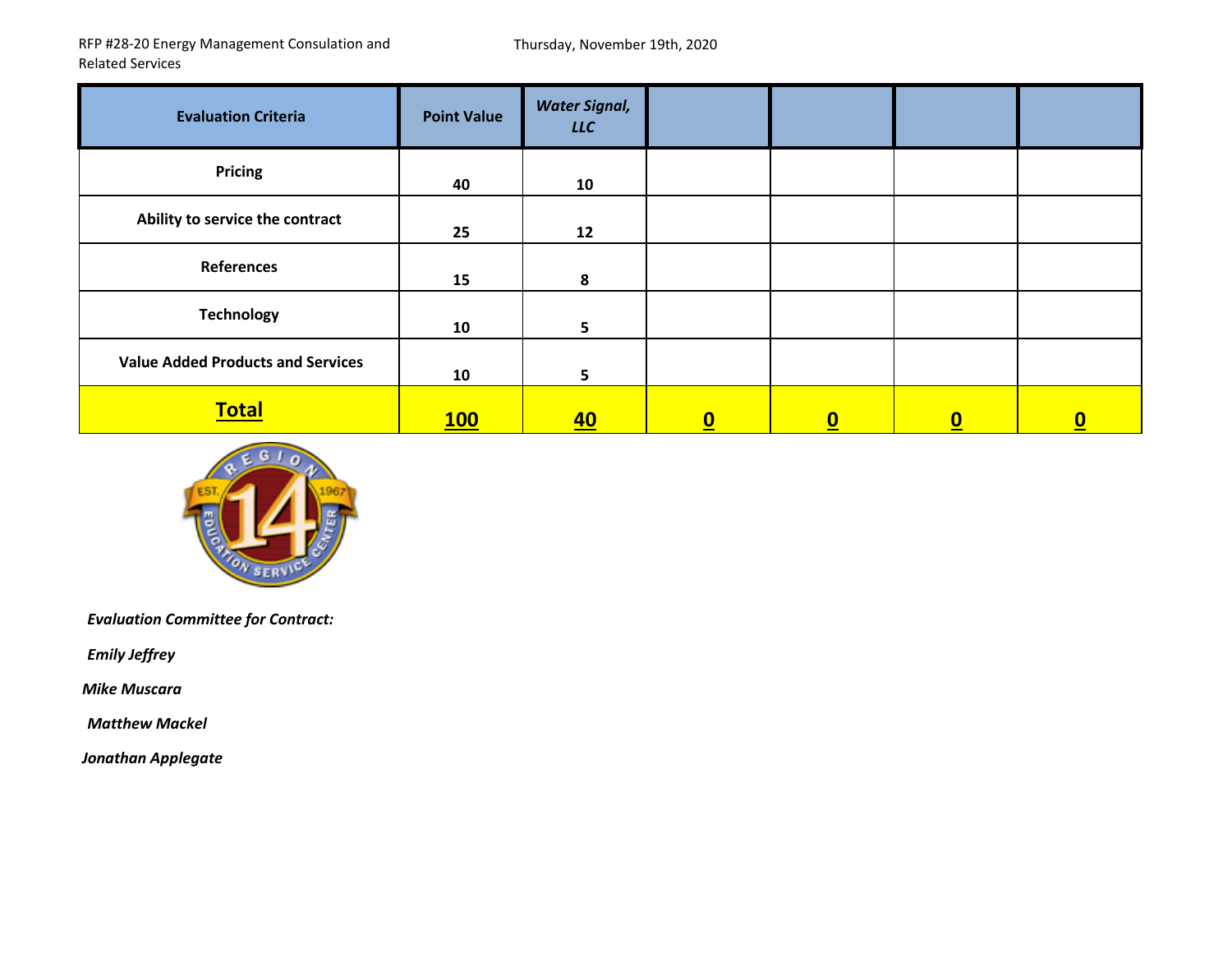

## **#28-20 - Request for Proposal (RFP) for Energy Management Consulation and Related Services**

## **Project Overview**

| <b>Project Details</b>     |                                                                                             |
|----------------------------|---------------------------------------------------------------------------------------------|
| Reference ID               | #28-20                                                                                      |
| <b>Project Name</b>        | Request for Proposal (RFP) for Energy Management Consulation and<br><b>Related Services</b> |
| <b>Project Type</b>        | <b>RFP</b>                                                                                  |
| <b>Project Description</b> | <b>Energy Management Consulation and Related Services</b>                                   |
| <b>Open Date</b>           | Oct 06, 2020 6:00 AM CDT                                                                    |
| <b>Close Date</b>          | Nov 19, 2020 2:00 PM CST                                                                    |

## **Seal status**

| <b>Requested Information</b> | Unsealed on              | <b>Unsealed by</b> |  |
|------------------------------|--------------------------|--------------------|--|
| Proposal                     | Nov 19, 2020 2:09 PM CST | Jonathan Applegate |  |
| Pricing                      | Nov 19, 2020 2:09 PM CST | Jonathan Applegate |  |